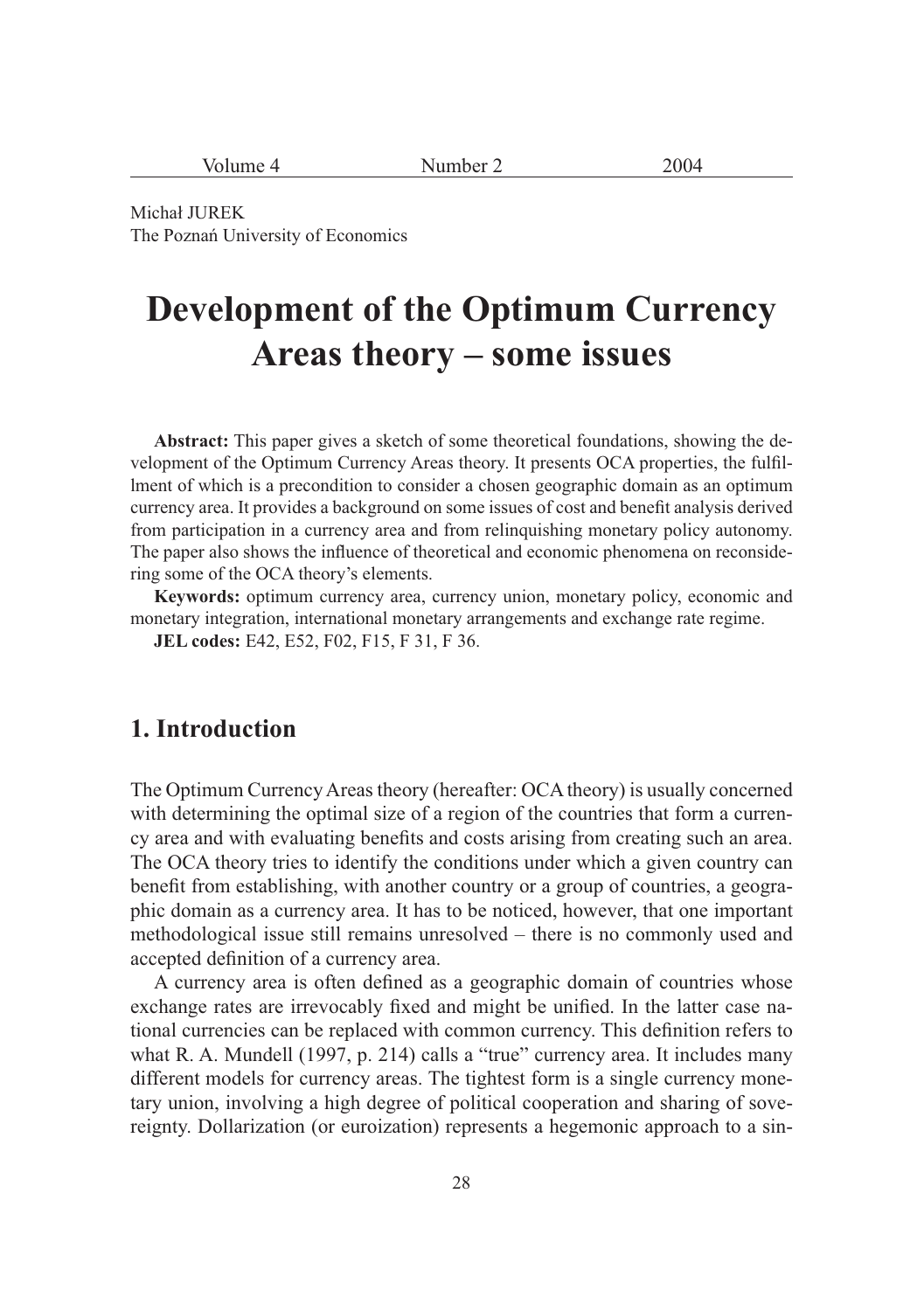gle-currency monetary union. Multiple-currency monetary unions could include currency board arrangements, and a parallel currency system, both of which could be treated as stages toward a more complete single-currency monetary union (Mundell 2000, p. 225).

Not all economists share R. Mundell's point of view, however. Some argue that the definition of a currency area should also include a model in which a group of countries undertake to contain their bilateral exchange rates within narrow bands, defined in respect of agreed central rates, which cannot be changed unilaterally (Kenen 1997, p. 211, Mussa 1997, p. 217). In practice, this wider definition covers the Bretton Woods system and the European Monetary System (until 1993) as well. However, in this article a currency area is identified with the first, narrow definition.

By this definition, the domain of a currency area must include countries that chose to irrevocably peg their currencies with each other. It is their consideration, whether they want to replace an exchange rate agreement within the area with common currency or not. Thus, an optimal currency area can be defined as a region that is neither so small and open that it would be better off pegging its currency to a neighbor, nor so large that it would be better off splitting into subregions with different currencies (Frankel 1999, p. 14). In other words, currency area can be regarded as optimal only if countries forming this area improve the welfare of their citizens above the level achieved if each country acted separately (Grubel 1970, p. 319). This definition appears to be rather vague, as it does not specify which measure should be taken into account in order to measure such a broad category as "welfare". However, the OCA models that were presented in the literature referred almost exclusively to economic welfare.

Optimality of a currency area is defined in terms of several OCA properties – they are also called "prerequisites", "characteristics", or "criteria" (Mongelli 2002, p. 8) – that have been introduced into the literature since the 1960's. According to the OCA theory, only functioning as an optimal domain allows countries to gain net benefits from creating and participating in it.

The paper is organized as follows: origins of the so-called "old" OCA theory, including OCA properties as well as benefits and costs arising from participation in a currency area, are presented in section 2. Section 3 reviews rediscovery of the OCA theory, especially emphasizing reconsideration of cost-benefit analysis and assumptions about independent and stable character of OCA properties. Section 4 presents conclusions.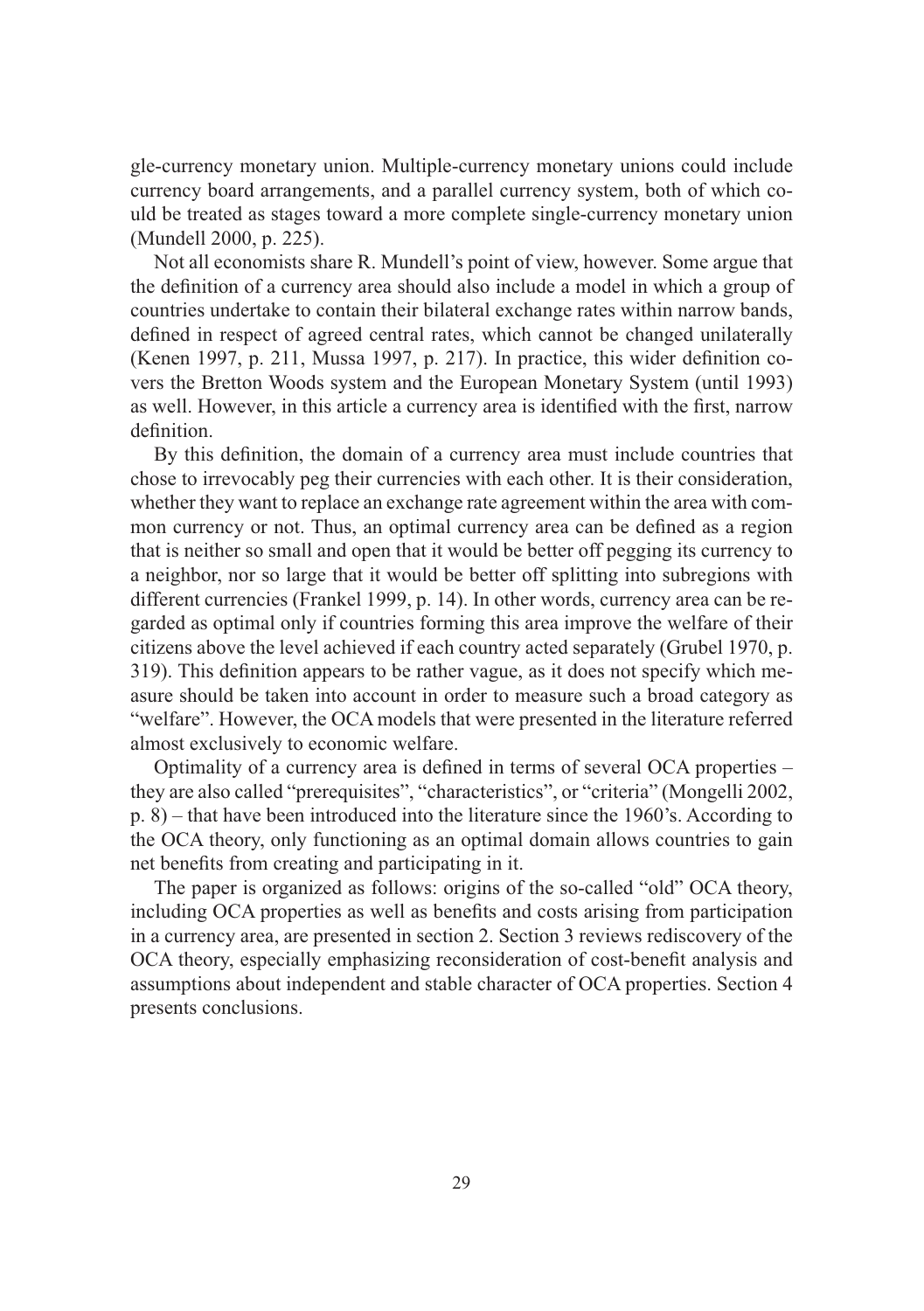# **2. The "old" theory of Optimum Currency Areas**

Origins of the OCA theory date back to the 1960's, when seminal contributions were presented by R. A. Mundell, P. B. Kennen and R. I. McKinnon. It has to be underlined that the malfunctioning Bretton Woods System of fixed exchange rates characterized the early 1960's. The OCA theory emerged from the debate on merits of fixed versus flexible exchange rate regimes. These three authors formed the first criteria, the fulfillment of which allowed acknowledging a currency area as optimal; they also initiated the debate on costs and benefits of participation in a currency area.

### *2.1. Properties of Optimum Currency Areas*

Before starting the presentation of criteria, some assumptions have to be made. Suppose that two countries  $-A$  and  $B$  – are struck with an asymmetric shock. This shock results in the shift of demand from goods produced by country A to goods produced by country B. Assume also that both countries are committed to maintaining the system of fixed exchange rates and authorities of both countries act to prevent inflation. Necessary adjustment and the restoration of equilibrium can then be accomplished through changes in nominal prices and wages or through inducing employment drop in country A and inflationary pressures in country B.

In his groundbreaking paper, R. A. Mundell (1961) argues that if nominal prices and wages are not flexible – especially downwards – (and this is the usual state of affairs), and both countries tend to maintain fixed exchange rates of their currencies, the shift in demand must cause sustained unemployment in country A. To the extent that prices are allowed to rise in country B, the change in terms of trade will relieve country A of some of the harmful adjustment of employment. On the other hand, the extent to which country B fights against inflation determines the level of the reduction in country's B real income. According to assumptions, such reduction can only be achieved via decline in country's A output and employment. Summing up, necessary adjustment can be achieved only via structural changes in employment in country A and in inflation in country B. Of course, this solution is very costly to both countries. So, the only plausible alternative is "to break the rule" and to realign exchange rates, that is  $-$  to devalue currency of country A and revalue currency of country B. But is realignment the only possible solution?

According to R. A. Mundell (1961), necessary adjustment can be accomplished if factors of production markets of both country A and B are well integrated. In this case allowing factors of production to reallocate across borders can be used instead of nominal exchange rate changes. Using such a tool tends to protect country A from unemployment growth and country B from inflationary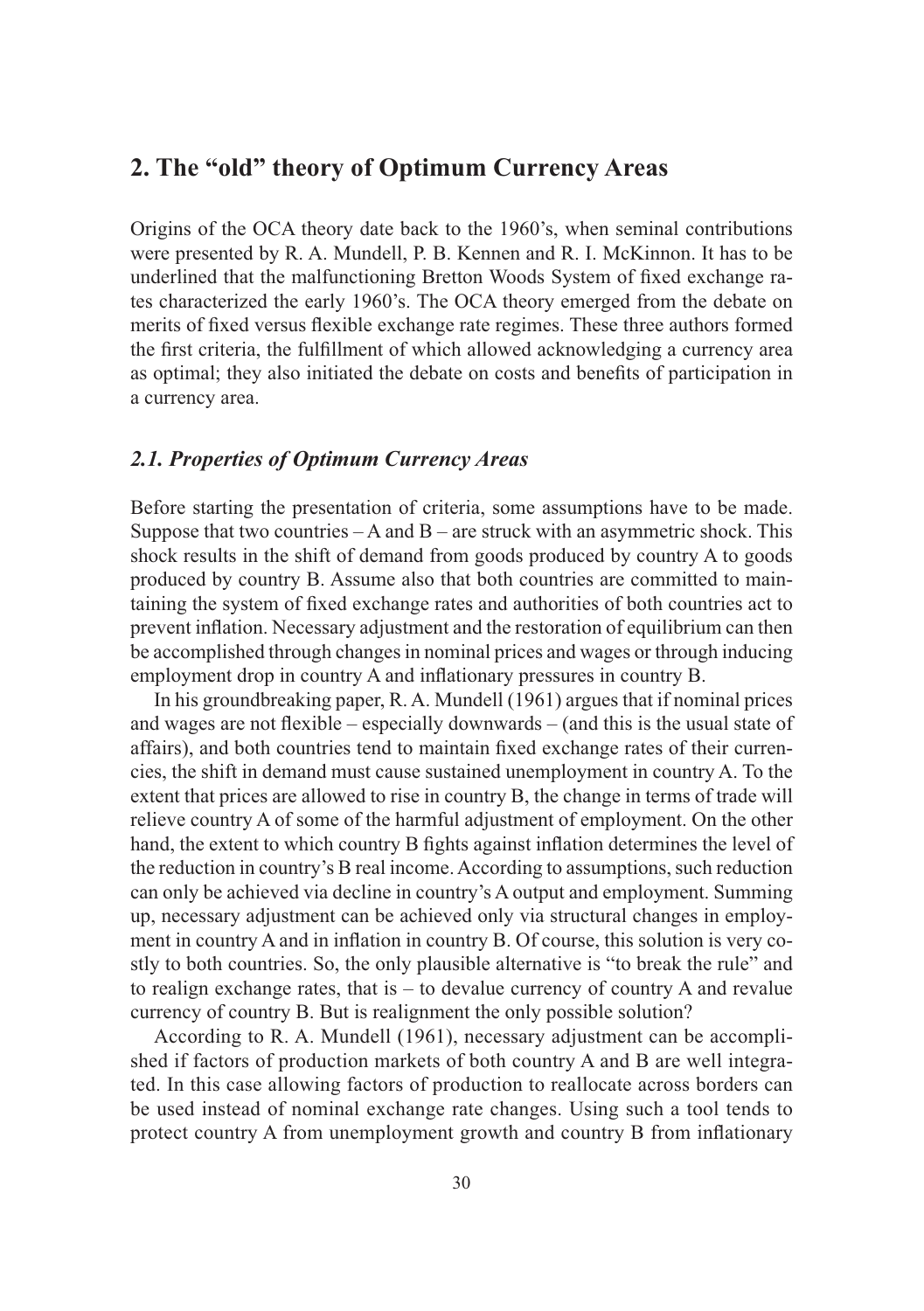pressures that would have occurred otherwise. Hence, only countries that create conditions for free factor mobility can successfully form a currency area. Otherwise, maintaining a currency area (i.e. a system of fixed exchange rates) under an asymmetric shock can become too costly and temptation to change the central (official) exchange rate in order to allow the exchange rate adjustment – impossible to overcome.

R. I. McKinnon (1963) introduced the second criterion determining the scope of a currency area. This was the degree of economic openness measured by the ratio of tradable goods to non-tradable goods. R. I. McKinnon argues that the higher degree of economic openness, the faster changes in international prices are likely to be transmitted to the domestic cost of living. This reduces wage earners' money and exchange rate illusion and causes effectiveness of the exchange rate adjustment to fall. The larger the share of tradable goods in the consumption basket, the more likely nominal wages would rise after devaluation. Hence, costs of relinquishing the exchange rate mechanism as the adjustment tool for small, high trading countries are negligible. This implies that the more open the prospective members of a currency area, the more incentive they have for joining. Referring this to the example presented above, if economies of country A and B were open enough, an asymmetric shock would have been less harmful to them. It should be noted, however, that this criterion is valid only under the assumption that prices of tradable goods are set at the international level.

Distinct from R. A. Mundell and R. I. McKinnon, P. B. Kenen focused on the diversification in production and consumption. According to him, a high diversification of these items implies high diversification in imports and exports. This reduces probability of negative effects occurring while being struck with an asymmetric shock. Having diversified the structure of production and consumption, countries A and B would be less vulnerable to an asymmetric shock, because probability of being struck with the disturbance at the same time in both countries would be negligible. Moreover, the diversified production structure means that aggregate production need not change in the country which suffers from a negative asymmetric shock. This reduces the need for using the exchange rate as an adjustment tool, so the cost of forsaking nominal exchange rate changes by countries A and B would then be relatively small. P. B. Kenen noticed that large economies were likely to be more diversified than smaller economies, so shifts in fortunes of particular industries would likely offset each other and would not affect the economy as a whole. Thus no depreciation or appreciation would be needed. Hence, large countries can form a currency area without a serious cost of losing their exchange rate instruments (Appel 2002, Bień 1988, Corden 1994).

Aside from these three criteria, many other properties of optimum currency areas were formulated in the literature. The following properties have been identified as relevant for choosing suitable participants in an optimum currency area: price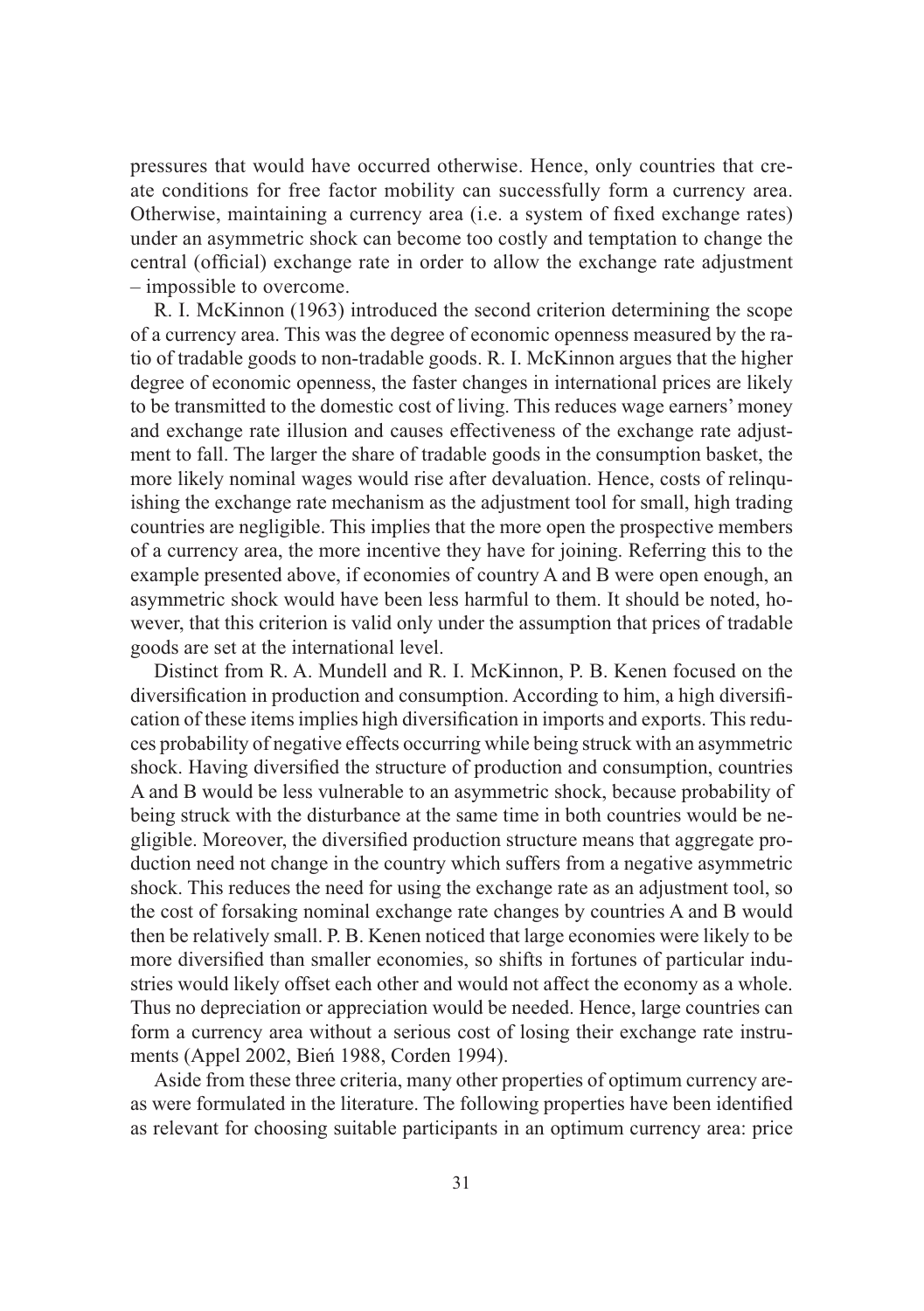and wage flexibility, financial market integration, similarity of inflation rates, fiscal integration, political integration and low exchange rate variability.

Downward flexibility of nominal prices and wages can reduce the need for exchange rate adjustments when an asymmetric shock occurs. Necessary changes in terms of trade are less likely to be associated with sustained unemployment in country A and inflation in country B as they would be accomplished following the adjustment of nominal prices and wages (Mongelli 2002).

Such a need can also be limited in the case in which financial markets of countries that form a currency area are highly integrated. Negative effects of disturbances can be cushioned through capital flows by borrowing from surplus of country B and decumulating net foreign assets of country A. Under a high degree of financial integration even modest changes in interest rates would induce capital movements between countries A and B. This would foster an efficient allocation of resources and financing of external imbalances (Ingram 1969, Mongelli 2002).

Similarly, the need for nominal exchange rate changes is limited also if countries that form a currency area have similar rates of inflation. If that condition is fulfilled, terms of trade also remain fairly stable. This facilitates trade between countries and fosters financing of external imbalances. It also lowers probability for countries in a currency area of being hit by an asymmetric shock. Disturbances tend to be more symmetric, as economic conditions in members of a currency area converge. Moreover, going back to our example once again, divergent inflation rates would eventually cause the purchasing power of currencies of countries A and B to differ, which would have to be corrected by a change in the exchange rate. This would cause the collapse of the fixed exchange rate regime (Fleming 1971, Mongelli 2002).

Asymmetric shocks can be smoothed out with fewer difficulties when participants in a currency area are characterized by fiscal integration. This occurs because the higher the level of fiscal integration, the greater the ability to carry out transfers from low-unemployment regions to high-unemployment regions. Moreover, some form of political union in which members of a currency area participate usually accompanies fiscal integration (Mongelli 2002, Tavlas 1993).

Political integration appears to be one of the most important OCA properties. Unfortunately it does not play any role in the OCA analysis. This is due to difficulties with measuring such a factor as e.g. "political will". However, it remains beyond discussion that it is the political will to integrate among prospective members that **really** matters in practice. Political will fosters cooperation on various economic policies and encourages institutional development. It also cushions working out reasonable compatibility in preferences referring to growth, inflation and employment (Corden 1994, Tavlas 1993). Forming a real currency area is (and has to be) a political process. Economic considerations are important, but they are in the background. While it is very hard (even if possible) to incorporate political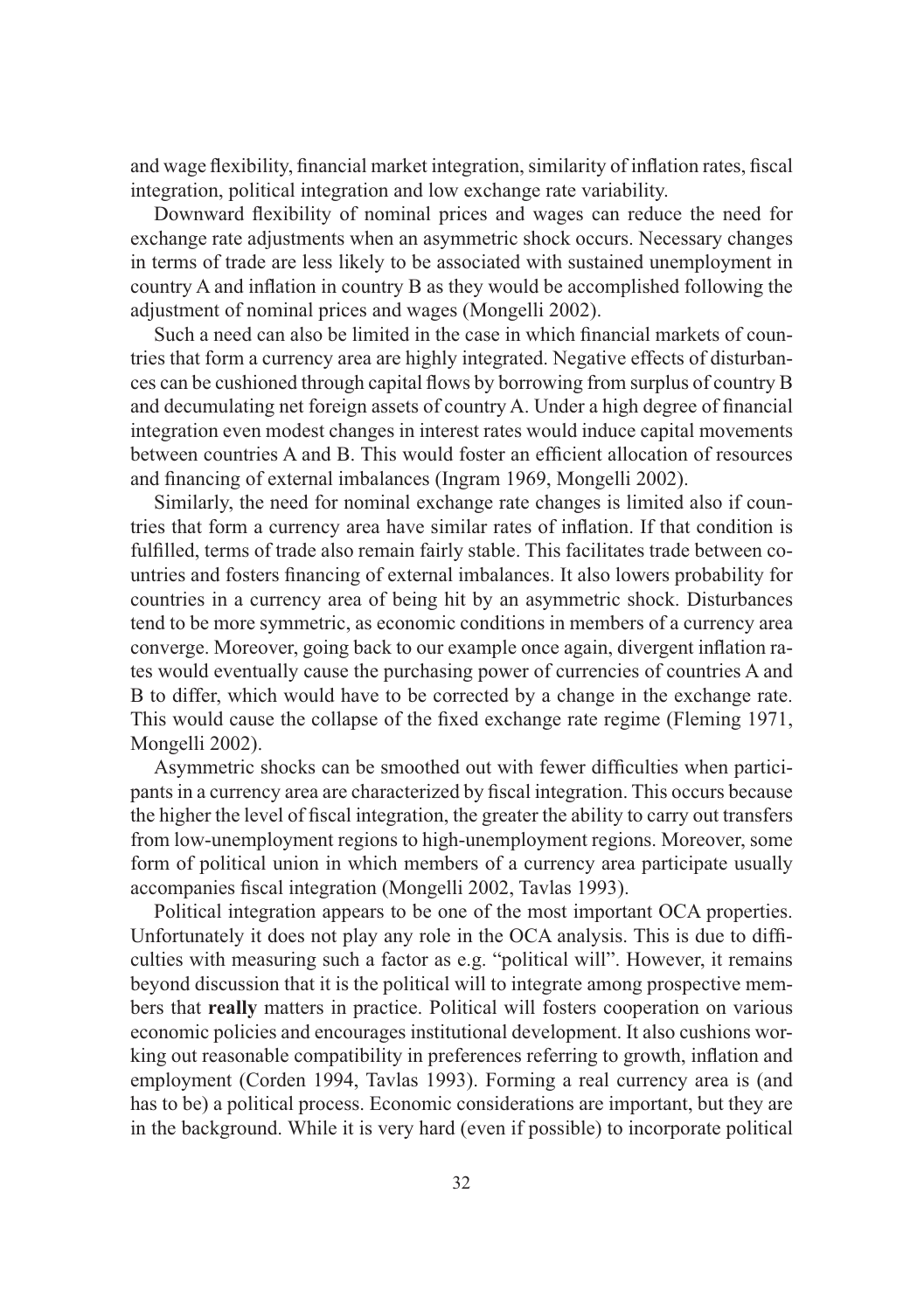aspects in the OCA models, they are of limited use for a discussion of the existing currency areas.

One more OCA property is worth underlining as it gave rise to a new class of criteria, originally introduced by R. Vaubel (1976). He proposed the idea that the variability of the real exchange rate was an important condition determining the suitability of countries for a currency area. R. Vaubel argues that a stable real exchange rate between two countries gives evidence that in the past there were not too many shocks which required exchange rate adjustment. If so, it can be assumed that this state of affairs would last in the future. Hence, there would be a low need for the nominal exchange rate adjustment and the cost of giving up an exchange rate tool would be negligible. It is worth emphasizing that the real exchange rate variability says nothing about the reasons for this variability. Therefore, this OCA property is often referred to more generalized class of criteria – the so called "proxy" or "meta" criteria.

The "old" OCA theory introduced a handful of properties defining optimality of a currency area, but it lacked a unifying analytical framework. Two important problems appeared, namely the "problem of inconclusiveness" and the "problem of inconsistency".

The first problem occurred as OCA properties gave inconsistent clues whether a given country should join a currency area or not. For example, a country could be quite open taking into account reciprocal trade with a group of other countries, but at the same time it could be distinguished by low mobility of factors of production vis-à-vis trading partners. So, according to one criterion the country should join a currency area, but according to another one it should not. The second problem arose while analyzing a particular type of economy. For example, small countries tend to be more open than large countries, but on the other hand they are likely to be less differentiated in production than the larger ones. Once again, according to one criterion small countries should join a currency area, but according to another they should not (Tavlas 1994, p. 211-230).

The difficulty resulting from these two problems stems from the lack of the OCA properties' rankings. Despite many ideas presented in the literature, there is still no widespread agreement in this matter. Only individual countries can overcome limitations of defining an optimum currency area based on a handful of properties. In other words, each country should estimate cost and benefits emerging from participation in a currency area, taking into account its own self-interest and welfare (Mongelli 2002, p. 12).

#### *2.2. Benefits and costs from participation in a currency area*

The "old" Theory of Optimum Currency Areas concentrated almost entirely on analyzing whether costs of giving up the exchange rate mechanism as a stabiliza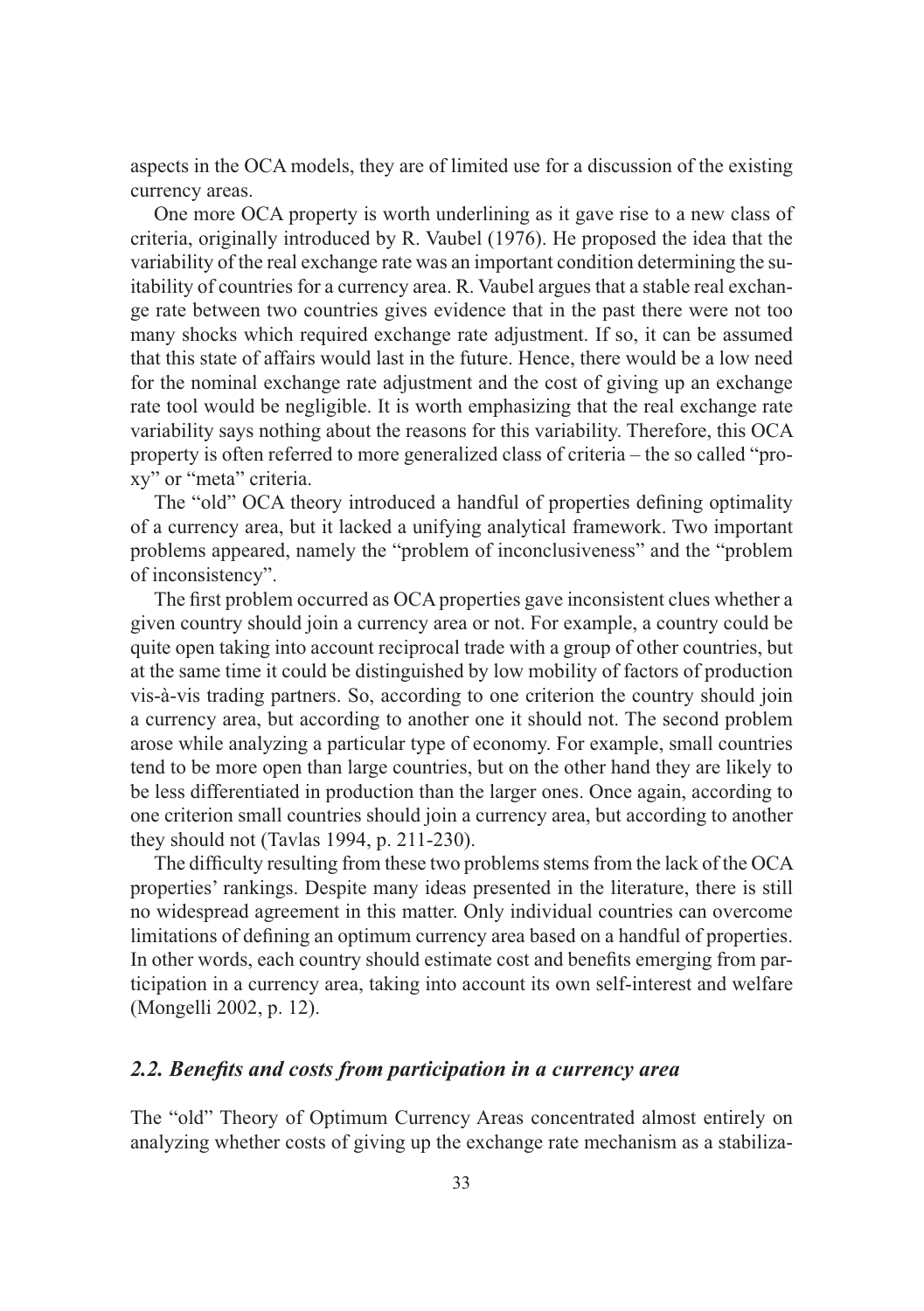tion tool would be small enough to encourage countries to form a currency area. It rather omitted positive effects arising from creating such an area.

According to the early literature, two main costs were linked with creating a currency area, namely: cost of the loss of the use of the exchange rate tool and cost of losing monetary policy autonomy. The first cost was considered to be dangerously high, if the economy of a given country was susceptible to asymmetric shocks. However, fulfillment of the OCA criteria to some extent could protect from divergent disturbances and their negative effects. The second cost arose because offsetting asymmetric shocks through shifts of factors of production across borders or through transfers between high- and low-unemployment regions would reverse effects of an internal monetary policy. Under such circumstances conducting an effective national monetary policy was hampered. Assuming that the short-term Phillips curve was stable, this meant that economic authorities could not choose a desired combination of inflation and unemployment any longer (Corden 1994, Tavlas 1993).

The main benefits related to a currency area were identified as the elimination of the exchange rate uncertainty and the cost of currency conversion. It was considered to help trade and investment fostering, as a result of decreasing the risk premium on interest rates. Creating a currency area would also allow economies of scale to appear as well as expanding the foreign exchange market would decrease the volatility of prices and speculators' ability to influence prices. This in turn would reduce the need for storing reserves for transactions with other members of a currency area and speculative capital flows within the area (Fleming 1971, Grubel 1970, Tavlas 1993).

# **3. The "new" theory of Optimum Currency Areas**

Since the 1980's, the OCA theory has lost some momentum. Problems of inconclusiveness and inconsistency and the lack of strong empirical support induced some economists to argue that this theory was a purely scholastic discussion with no practical applications.The OCA theory was "consigned to intellectual limbo" (Tavlas 1993, p. 663). Apart from that, it was not of any importance that European monetary integration slowed down.

As interest in the European monetary integration has increased, the OCA theory has started to attract the interest of economists and policymakers once again. As a result of such rediscovery, some elements of this theory have been reconsidered. This refers especially to the cost and benefit analysis and to the assumption about stability of OCA properties in time.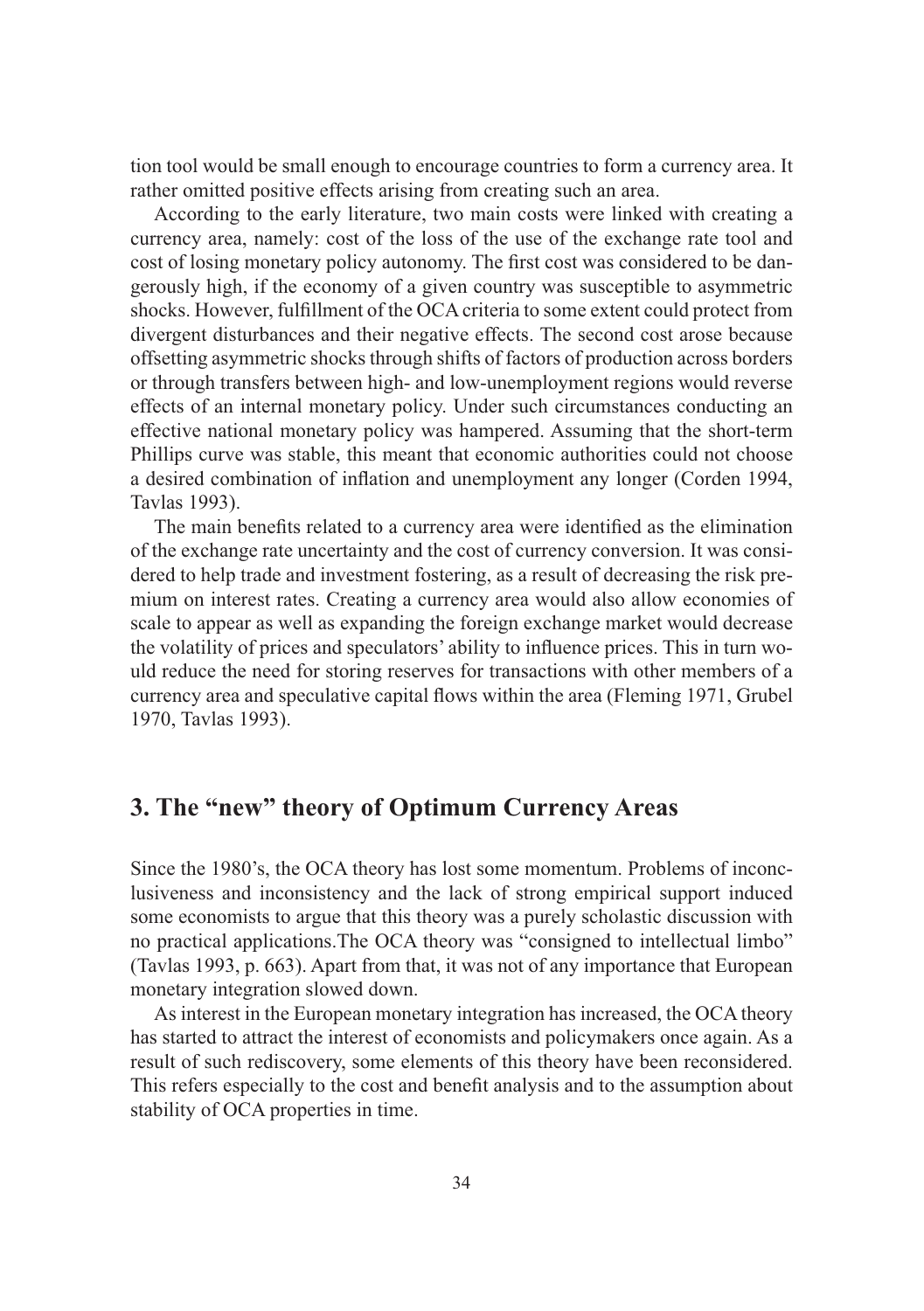#### *3.1. Reconsidering benefits and costs analysis*

The main cost arising from creating a currency area was losing control over a national monetary policy. However, monetarists' criticisms of the Phillips curve have altered evaluation of this cost. In particular, the Phillips curve augmented by the expected inflation implies that a perfectly foreseen change in monetary policy has no effect on real variables like real GDP or unemployment. Going further, accepting the NAIRU idea means that monetary authorities can choose a desired rate of inflation rather than the mix of inflation and unemployment. And if the rational expectations assumption is sustained, in the long run a discretionary monetary policy is always ineffective (Belka 1993, Belka, Pruski 1988, Snowdon et al. 1998). But on the other hand, countries can have different short-run Phillips curves, even if they are in practice difficult to measure. This implies that short-term trade-offs still exist. Hence there can still be a cost of relinquishing an independent monetary policy, especially if countries have different policy tastes concerning inflation and unemployment. This occurs, as a possible "outcome" of inflation and unemployment in a currency area, which can significantly differ from policy preferences of particular countries (Corden 1994, p. 136-137).

Apart from theoretical developments, some economic phenomena and tendencies have undermined the costs-benefits analysis. Explosive increases in capital flows since 1970's have limited to a large extent the ability to conduct an independent monetary policy (Eichengreen 2000, p. 317-318). This gave rise to new ideas affecting the conduct of monetary policy, namely: B. Cohen's Unholy Trinity (known also as Impossible Trinity) and T. Padoa-Schioppa's Inconsistent Quartet.

According to the "Unholy Trinity" thesis, a government can achieve only two of the following: capital mobility, a fixed exchange rate, and monetary policy autonomy. As maintaining capital controls is getting harder and harder under the circumstances of rapidly increasing capital flows, only two solutions remain: introducing a floating exchange rate system and keeping monetary policy autonomy or pegging the exchange rate and relinquishing an independent monetary policy. The liberalization of capital controls thus forces a trade-off between the two upon the government. In other words, under every kind of pegged exchange rates system and free capital mobility it is impossible to pursue an independent monetary policy on a sustained basis. Current-account disequilibria and changes in reserves sooner or later must provoke an attack on the exchange rate. Countries that wish to maintain pegged exchange rates have then to give up their monetary policy autonomy<sup>1</sup>. This is the principal idea of "Unholy Trinity". "Inconsistent Quartet" includes a fourth factor – free trade – in the conditions under which it is not possible to conduct an independent monetary policy. According to "Inconsistent Quartet", while introdu-

<sup>&</sup>lt;sup>1</sup> This result can be derived from the Mundell-Fleming model with perfect capital mobility as well. (Bordo 2003, Dąbrowski 2000, G. Tavlas 2003).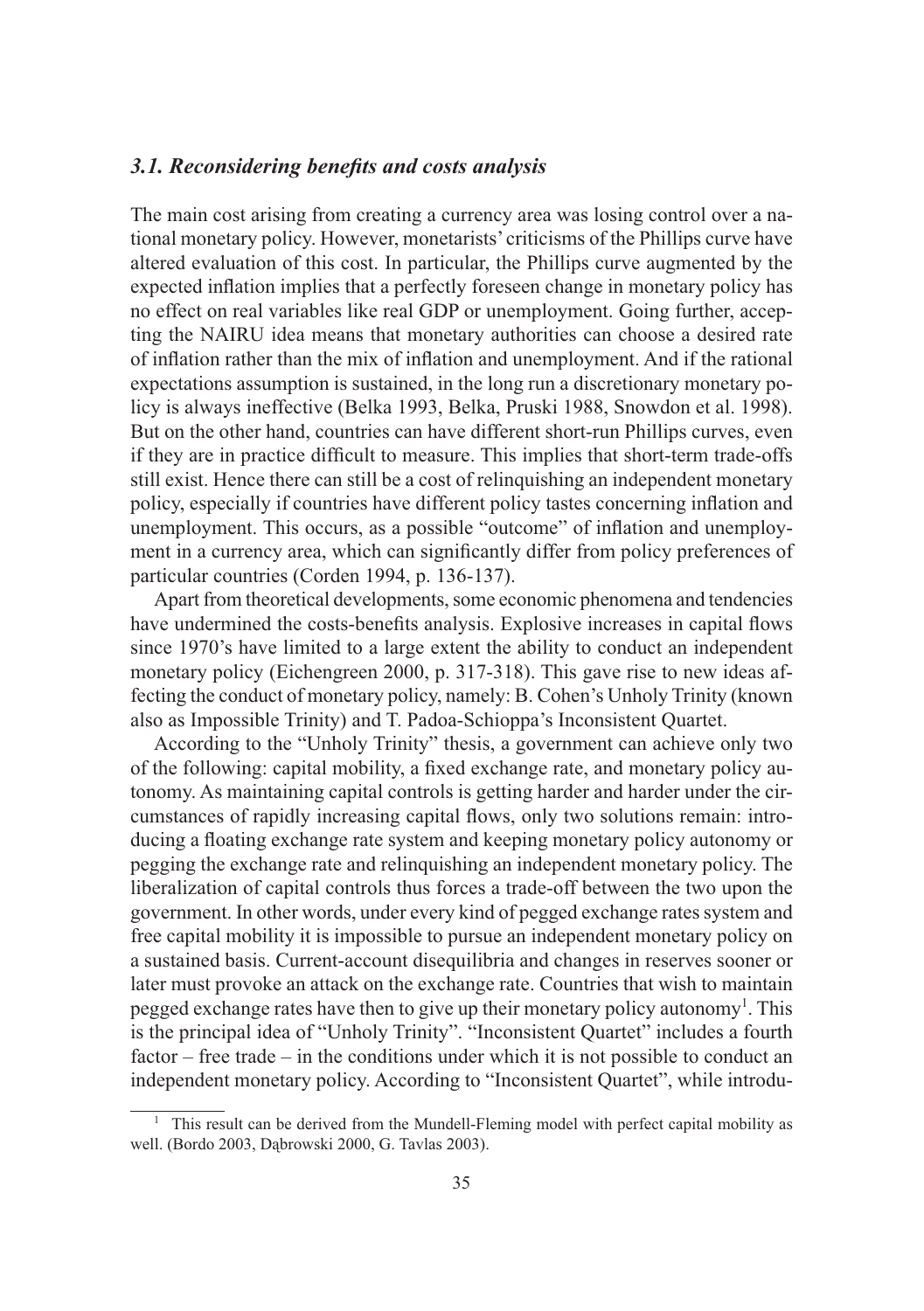cing free trade and full capital mobility, the only solution to the inconsistency in the long run is to complement the internal market with a monetary union (Padoa-Schioppa 1991, p. 182; 2002, p. 2).

Consequently, while the increase in capital flows has increased the opportunity for trade, portfolio diversification and risk sharing, it has made functioning of the soft-peg exchange rate regimes very problematic (Tavlas 2000, 2003). In practice, these phenomena create conditions for economic and financial integration among countries. As a result, there is little (if any) middle ground between allowing the exchange rate to float, which implies maintenance of the independence of monetary policy, or fixing the exchange rate to a currency of another country or a group of countries, which creates strong monetary links between such countries or their groups (Fischer 2001). This means that, according to the IMF's classification, countries can choose between independent (pure) floating systems from one side and exchange rate arrangements with no separate legal tender or currency board arrangements<sup>2</sup>. So, the choice is actually between floating systems and the so called "firm fixed arrangements" (Hawkins, Mason 2003, p. 14). Interim regimes are expected to vanish – this is the main hypothesis that emerges form this regularity<sup>3</sup>. Such systems simply must run into trouble, as they are not credible enough. Speculative capital inflows or outflows are just an evidence of this incredibility (H.-P. Spahn 2001). The influence of increasing capital mobility on the choice of exchange rate regime is shown on Figure 1.

Foregoing arguments indicate that the costs of giving up monetary policy independence could be not as high as it was pointed out in the "old" OCA theory. In fact, only political and economic superpowers or poorly-developed countries that do not have links with the global economy can afford to maintain fully flexible exchange rate regimes. The majority of countries are becoming too vulnerable to international prices and exchange rates changes. In fact they are about to give up an independent monetary policy and link their economies to the economy of another stronger country or a group of countries via formal dollarization or euroization, via introducing a currency board regime or via forming a monetary

<sup>&</sup>lt;sup>2</sup> Exchange rate agreement with no separate legal tender refers to the situation, when 1) the currency of another country circulates as the sole legal tender (for example formal dollarisation or euroisation), or 2) member belongs to a monetary currency union in which the same legal tender is shared by the members of the union. Currency board arrangement is an exchange rate regime based on an explicit legislative commitment to exchange domestic currency for a specified foreign currency at a fixed exchange rate. Managed floating with no predetermined path for the exchange rate means that monetary authority influences the movements of exchange rate through active intervention in the foreign exchange market without specifying, or recommitting to a regular preannounced path for the exchange rate. Independent floating refers to a system, in which exchange rate is market determined. (IMF 2004, p. 117).

<sup>&</sup>lt;sup>3</sup> This hypothesis is defined in the literature as so called "corners hypothesis" or "hypothesis of vanishing intermediate regime" (Frankel 2003, p. 14, 1999, p. 6).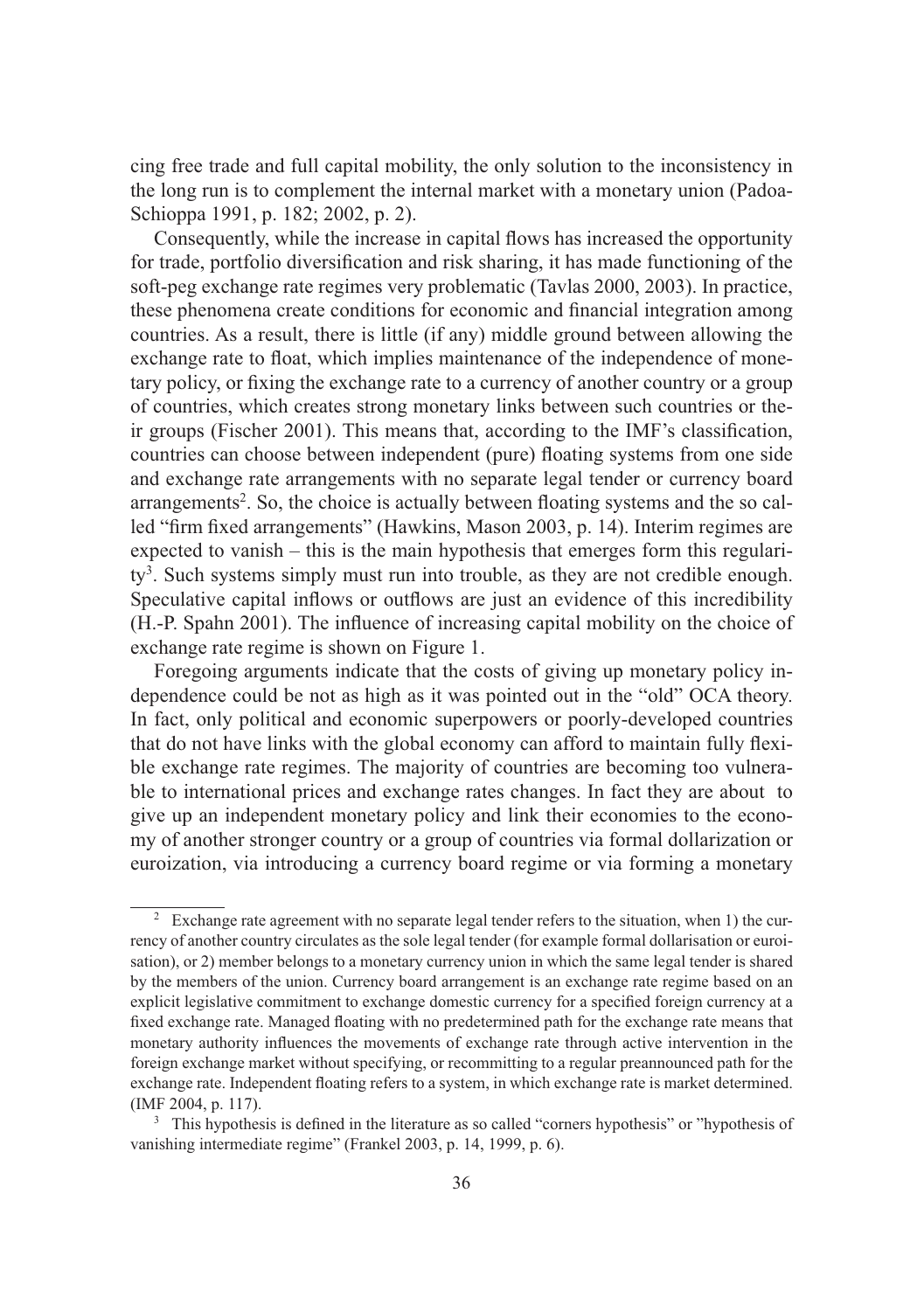

#### **Figure 1. Consequences of increased capital mobility on a choice of the exchange rate regime**



union based on a common currency. Hence, for such countries the cost of giving up their national monetary policy in favor of creating a currency area is relatively small at present and it is likely to diminish in the nearest future.

While evaluating costs arising from giving up monetary independence, the so- -called credibility issue has to be taken into consideration. A country with a "track record" of relatively high inflation rates and a reputation for breaking inflation target commitments can find it very difficult to build a reputation as a tough inflation fighter, as it requires a long-lasting and costly process of disinflation. Joining a currency area can become an easier way towards gaining low inflation, as it "ties hands" of an unreliable country and cushions overcoming the time-inconsistency discrepancy. The latter problem arises as public agents identify that economic authorities have a huge temptation to renege on low inflation promises in favor of different short-term targets. As a result, every commitment would be considered as time-inconsistent and it would lack the credibility (Corden 1994, p. 137-138 Tavlas 1993, 673-674).

However, "tying hands" would be an effective disinflation strategy only if there is a low inflation country within a currency area which can become the so-called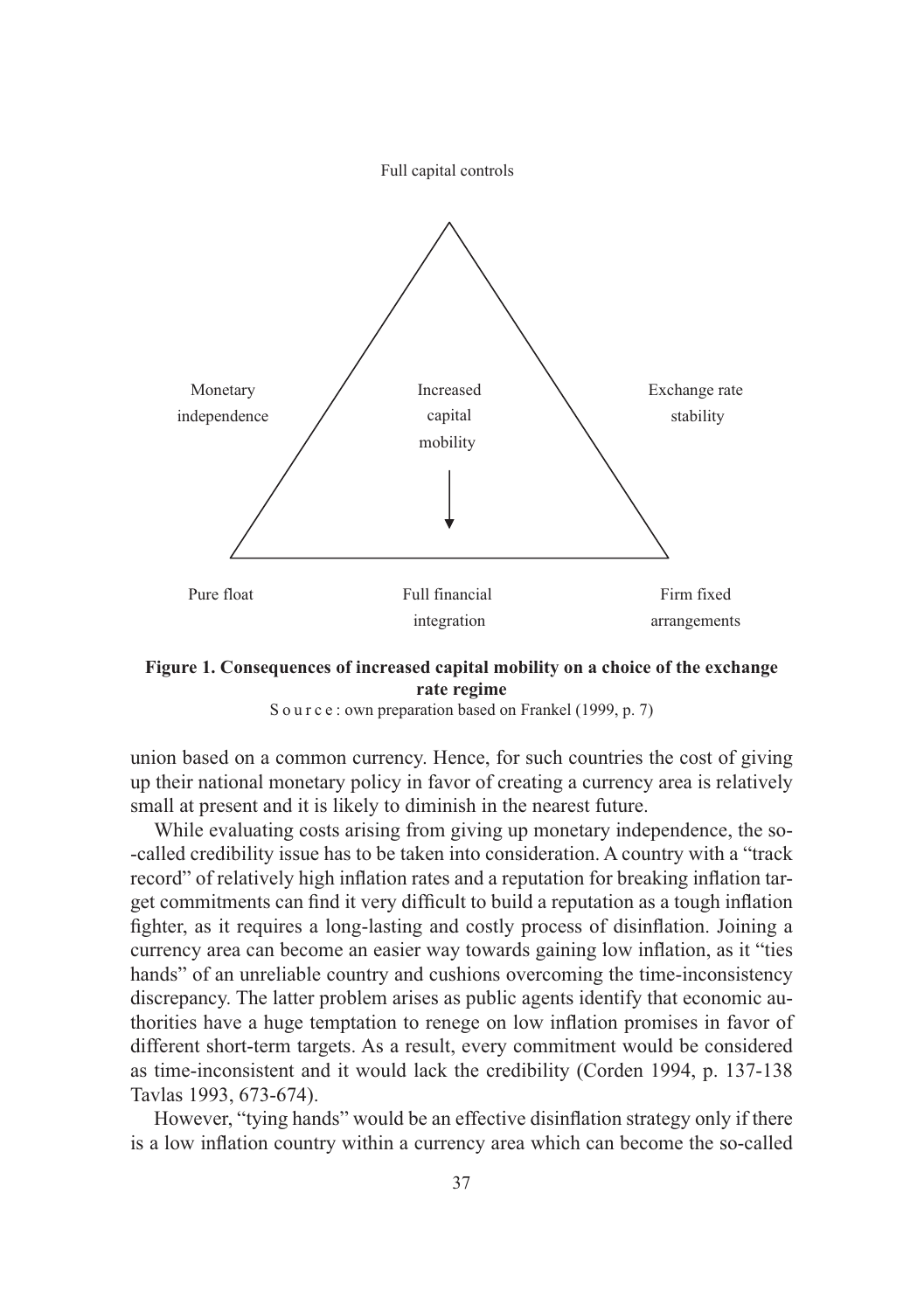"inflation anchor" country. Such a country has to have strong track record of low and stable inflation rate and has to guarantee that it is not going to change its monetary discipline after establishing and enlarging a monetary union based on common currency. The inflation anchor country has to maintain the hegemony of an institutional setting in order to preserve the low inflation area within all currency area (Mongelli 2002, p. 16-17).

Granting such an environment can cause significant costs for the inflation anchor country, especially in asymmetric systems<sup>4</sup>. It is not clear what are the gains and why such a country should participate in a currency area. Possible benefits can result from a desire of the dominant country to promote its monetary leadership or from its attempts to decrease speculative capital inflows and outflows in order to facilitate the conduct of internal economic policy (Tavlas 1993).

Under the presented circumstances countries that displayed high and variable inflation rates can benefit form relinquishing monetary policy independence in terms of a quick disinflation without harmful costs. This line of reasoning implies that similar and low inflation rates are a possible outcome from participating in a currency area, but at the same time are not an OCA criterion! So, in other words, this overturns one of the fundamental OCA properties. It has to be noticed, however, that such quick disinflation can bring about some problems, especially connected with transition costs (Mongelli 2002, Tavlas 1993).

The "old" OCA theory put special emphasis on the costs arising from relinquishing exchange rate changes as a stabilization tool. However, effectiveness of this instrument has been highly criticized in recent years. It is emphasized that exchange rate changes operate with longer lags due to the slow adjustment of financial asset prices. There is also a doubt about performing the stabilization function through exchange rates, especially because of distortionary financial shocks that influence an exchange rate. Moreover, exchange rate changes can become per se a source of economic disturbances, which lowers their utility as a stabilization tool (Buiter 2000, De Grauwe 2002, Wojnecka 2002). Although this issue still remains unresolved, there is a high likelihood that the costs of giving up an exchange rate tool would be significantly lower than these foreseen in "the old" OCA theory.

In the"old" OCA theory exchange rate was considered to be an effective tool that could be used while offsetting negative results of the so-called asymmetric shocks. The early and more "Keynesian", R. Mundell, regarded such disturbances as external and demand shocks arising when consumers' preferences suddenly shift away from country A goods in favor of country B goods. This view was then repeated and taken for granted, as many OCA's epigones were thrall to the father of the OCA theory. But in practice it is hard to imagine such a shock, especially among

<sup>4</sup> Asymmetric system means that there is one hegemonic country that pursues an independent monetary policy, while other countries adjust to it their monetary and exchange rate intervention policies.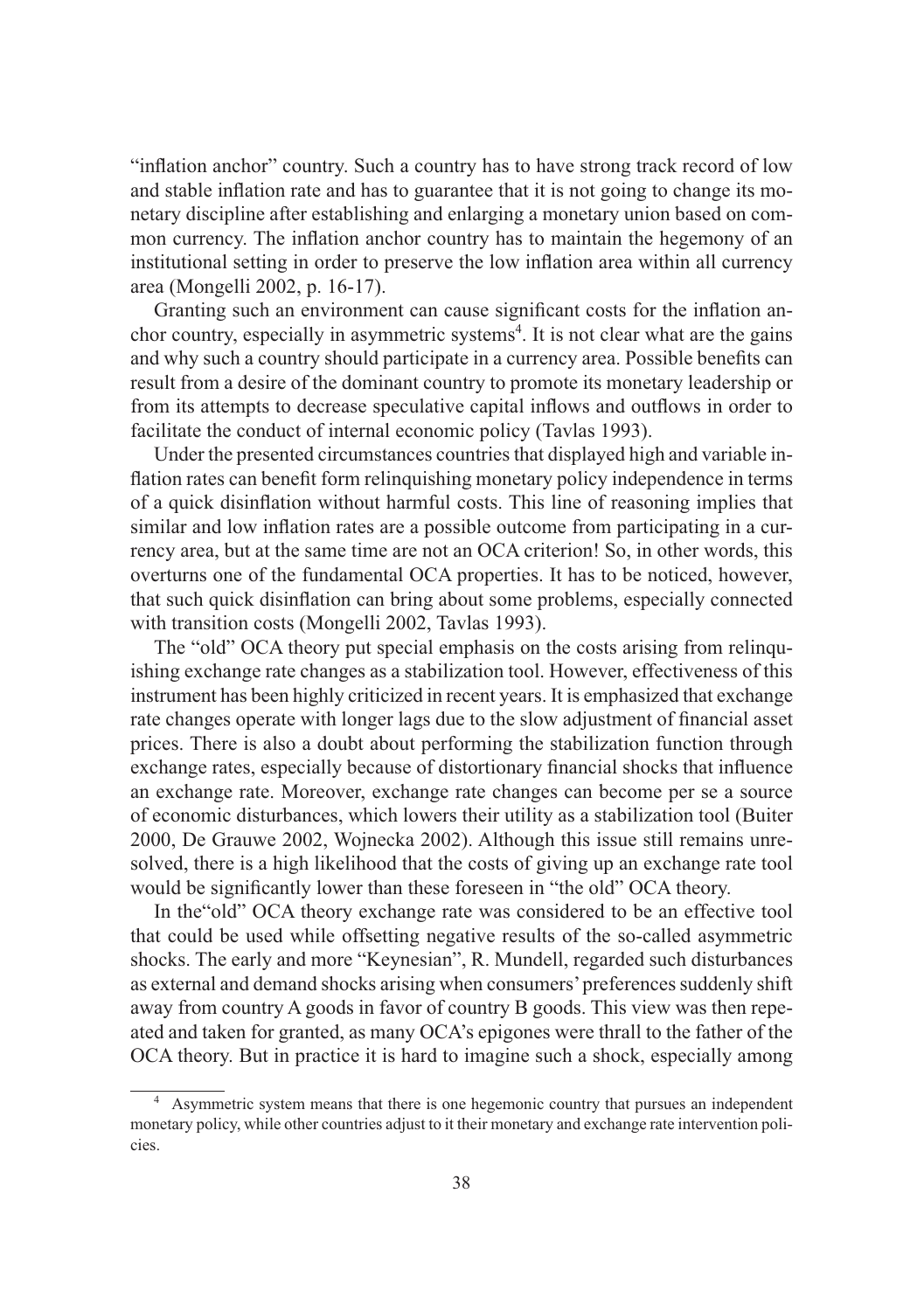diversified industrial economies. One could – perhaps - imagine a shift away only from particular groups of products. This implies, that "Mundellian" demand shock could arise only in a less-developed, small country with homogeneous export. Only such a country could need the exchange rate flexibility to offset volatility in consumption preferences (McKinnon 2002).

For the present purposes, asymmetric shocks can be referred to an unexpected disturbance in the national output that affects one country differently from another. However, such macroeconomic shocks are not "asymmetric", rather regionor country specific. Doubts arise, whether such shocks can be external , as in the European context the need for using an exchange rate as a stabilization tool was almost exclusively caused by internal shocks, resulting mainly from high inflation rates. After low inflation rates were achieved, there was no necessity to devalue or to revalue. These problems have been introduced to the OCA debate only recently. Moreover, it is rather the common monetary policy that can provide internal shocks resulting with asymmetric impacts on employment and output due to asymmetric transmission of monetary policy impulses (Buiter 2000). However, the OCA models incorporating this problem have not yet been formulated.

While reassessing the cost and benefit analysis, the "new" OCA theory has undermined one more crucial assumption. As it was mentioned before, a currency area is often defined as a geographic domain of countries whose exchange rates are irrevocably fixed and might be unified. The "new" OCA theory has raised a question whether pegged exchange rates can remain irrevocably fixed. As G. Tavlas (1993, p. 677) points out, in order to meet this requirement, two conditions have to be fulfilled: monetary authorities have to eliminate all price risk by guaranteeing a fixed price at which they buy and sell foreign exchange and they have to eliminate the risk of liquidity by permitting all economic agents to buy or sell unlimited quantities of foreign exchange at that price. In practice, such conditions are unlikely to be fulfilled and hence the expression "irrevocably fixed exchange rates" has no practical significance in the long run. Hence, establishing an optimum currency area must, sooner or later, end up with introducing common currency.

## *3.2. Specialization versus endogeneity of OCA properties*

Before starting this section, one more OCA property has to be introduced. This is another "meta" property, covering interactions among several other properties, like size and openness of potential currency area members' economies, diversification of their production and volatility of the bilateral exchange rate between these countries (Eichengreen, Bayoumi 1997). This criterion that catches almost all-important OCA properties is the similarity of shocks. That is if supply and demand shocks and the speed with which the economy adjusts are similar within a group of countries, then the need for monetary policy independence is limited and net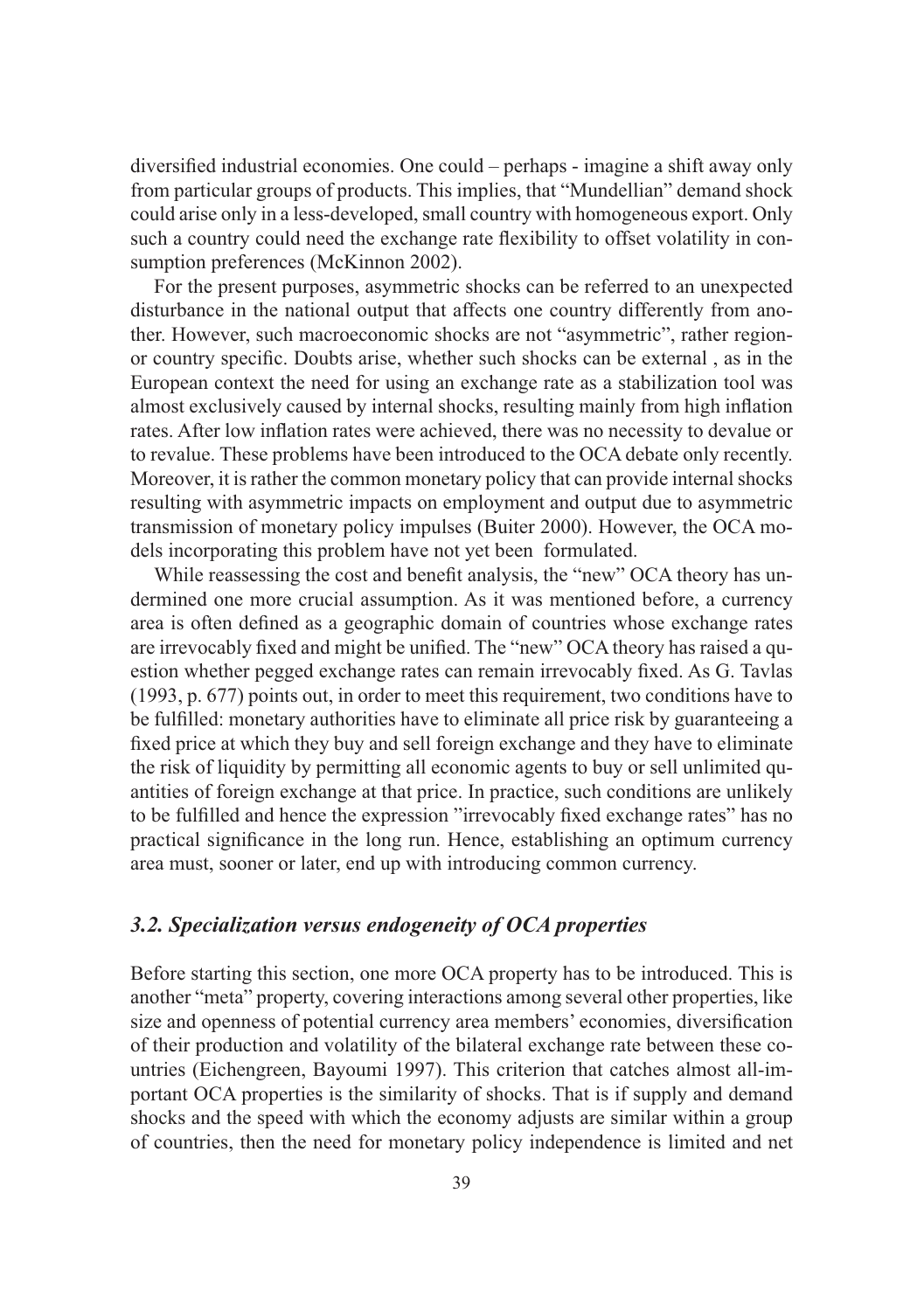benefits from establishing a currency area are higher. The "old" OCA theory took various criteria as being unchanging exogenous variables. This opinion has been questioned in the recent years and as a result it has been turned upside down. J. A. Frankel and A. K. Rose (1996, 1998) first suggested that OCA properties were jointly endogenous and that they evolved over time. An especially big influence on the values of these variables has an establishment of a currency area.

Majority of economists would agree till this point. However, there is disagreement whether forming a currency area induces a rise or fall in the correlation of shocks among members of that area. Two opposite hypotheses with different implications were formulated, the specialization hypothesis and the endogeneity hypothesis.

The first hypothesis postulates that as countries establish a currency area and become more integrated, their reciprocal trade increases, mainly due to an exchange rate risk minimization that in turn brings about economies of scale and network effects. Firms choose one region that is most appropriate for their activities and concentrate production facilities there. This results in a higher degree of openness and encourages specialization in the production of goods and services for which particular currency area members have comparative advantages. This means that such countries will become less diversified and more exposed to asymmetric shocks, as correlation of shocks among their economies will tend to lower (De Grauwe 2002, Mongelli 2002). This process is illustrated on Figure 2.



**Figure 2. Influence of specialization on fulfillment of OCA properties** Source: own preparation based on Mongelli (2002, p. 28)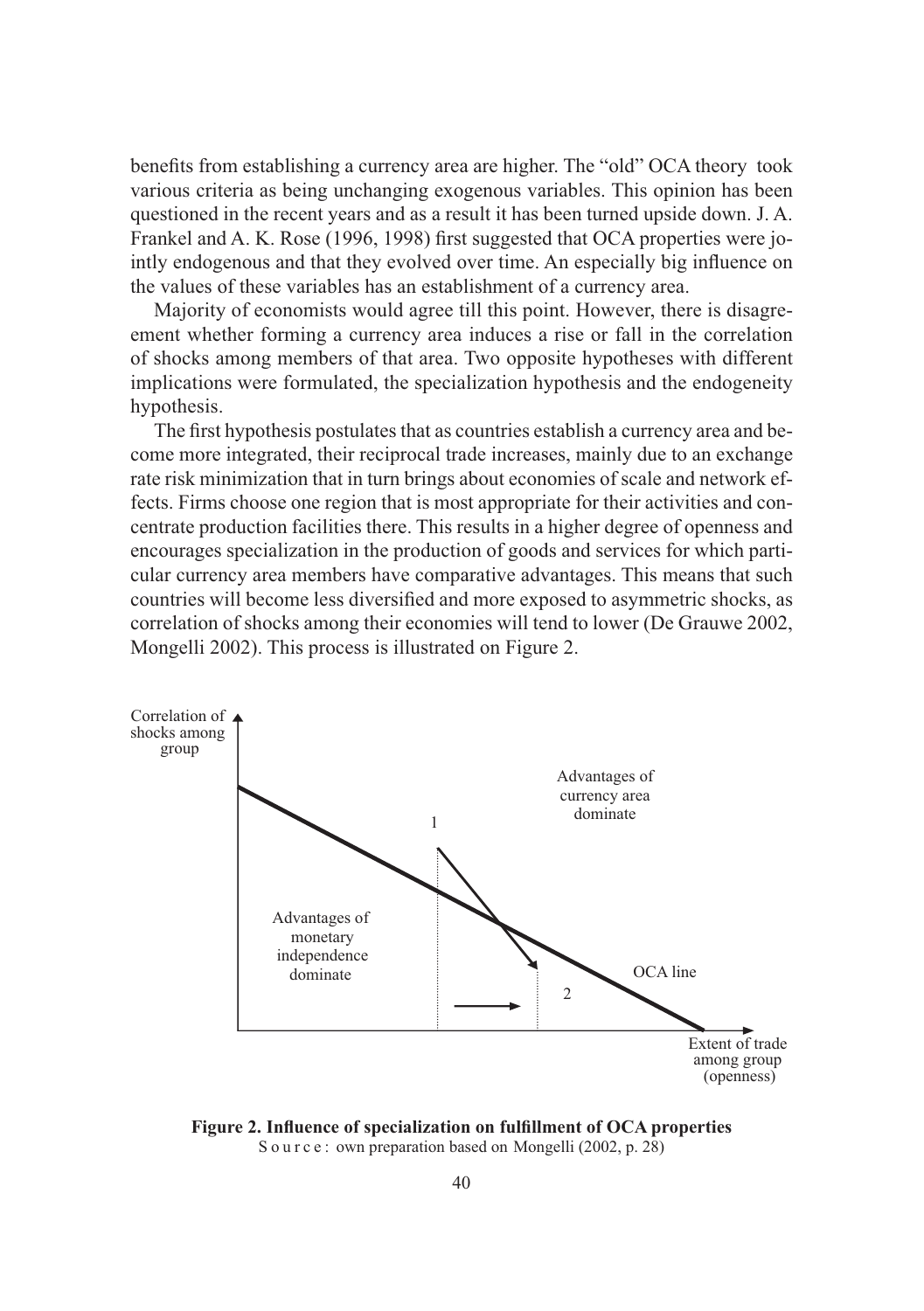According to Figure 2, an increase in economic integration shifts a chosen country to the opposite side of the OCA line. This line represents such combinations of correlation of shocks and openness among the prospective members of a currency area that result in zero net benefits from relinquishing monetary policy autonomy. Moving from point 1 to point 2 means that the currency area members are more open, but shocks to which they are exposed become less correlated.

The second hypothesis – endogeneity – assumes that there is a positive relationship between economic integration and correlation of business cycles resulting in high correlation of income as well as shocks among the countries that are a part of a currency area. The endogeneity hypothesis stems from the idea that integration reduces trading costs through the elimination of costs arising from exchange rate volatility. Fixing an exchange rate imposes serious restrictions on a domestic economic policy; especially it precludes the possibility of competitive devaluation or currency dumping. At the same time it fosters supranational transactions and foreign direct investment. This in turn intensifies reciprocal trade, economic integration and business cycle synchronization. The result is an increasing propensity to import from other currency area members, and in shocks spillover due to trade and disciplining effect of a firm exchange rate arrangement (Frankel, Rose 1996, 1998; Rose, Engel 2003). The assumption by which this reasoning is driven is that the process of integration is gradual, as shown on Figure 3.



**Figure 3. Influence of endogeneity on fulfillment of OCA properties**

S o u r c e : own preparation based on Mongelli (2002, p. 29)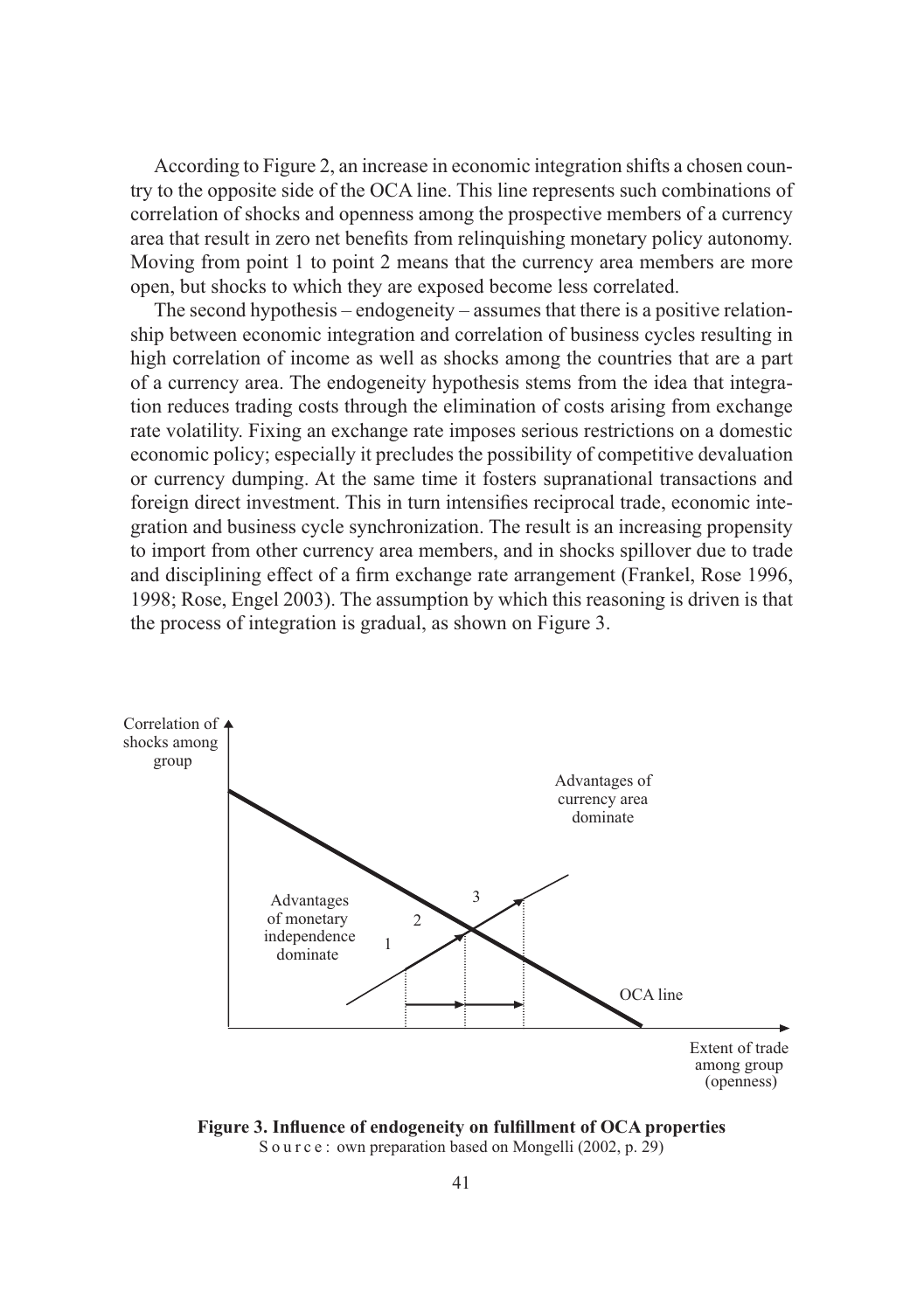As Figure 3 shows, initially a group of countries fosters integration of their economies by lifting restrictions on reciprocal trade, which results in higher openness and higher correlation of business cycles (move from point 1 to point 2). However, they do not meet a majority of OCA properties, hence they are reluctant to give up an independent monetary policy. But, if they decide to establish a currency area (move from point 2 to point 3), the extent of trade among members and correlation of their business cycles are going to grow subsequently. As a result, countries will find themselves on the right of the OCA line. So, establishing a currency area per se fosters fulfillment of the OCA criteria. This means that countries can meet the OCA preconditions ex post, even if they do not meet them ex ante. Hence, a country's suitability for entry into a currency area cannot be judged based only on ex ante analysis.

Both specialization and endogeneity hypothesis have not been verified unambiguously. This is due to the fact these any of these paradigms de suit do not all conditions at all times. They can only refer to specific countries and circumstances. However, some common conclusions can be drawn from both hypotheses. Namely, the fulfillment of OCA criteria is a dynamic process as the integration process itself can influence it. Hence, it cannot be evaluated based on static analysis. Another conclusion is that costs and benefits of entering into a currency area are changeable as time goes by.

## **4. Concluding remarks**

This article gives a sketch of development of the OCA theory. This theory has changed significantly since its beginnings. The"new" OCA theory demolished crucial assumptions of the "old" one, but instead resulted in different and often contradictory models that gave practically no guide for deciding who should join a currency area and who should not. So, as the "new" OCA theory is not actually a properly established theory, it should be regarded rather as a set of loosely connected ideas.

The "new" OCA theory cannot identify whether the existing currency areas are optimum areas according to the theory or not<sup>5</sup>. Therefore, it is very hard to identify whether the expected benefits from establishing a currency area outweigh adjustment costs. There are still no clear-cut scoring OCA tests which allow measuring the readiness of prospective participants in a currency area and the level of OCA properties' fulfillment.

<sup>&</sup>lt;sup>5</sup> For example, according to the most of empirical research based on the OCA theory, EMU of fifteen members was not an optimum currency area; only a subset of EU-countries appeared to be such area (De Grauwe 1993, 1996).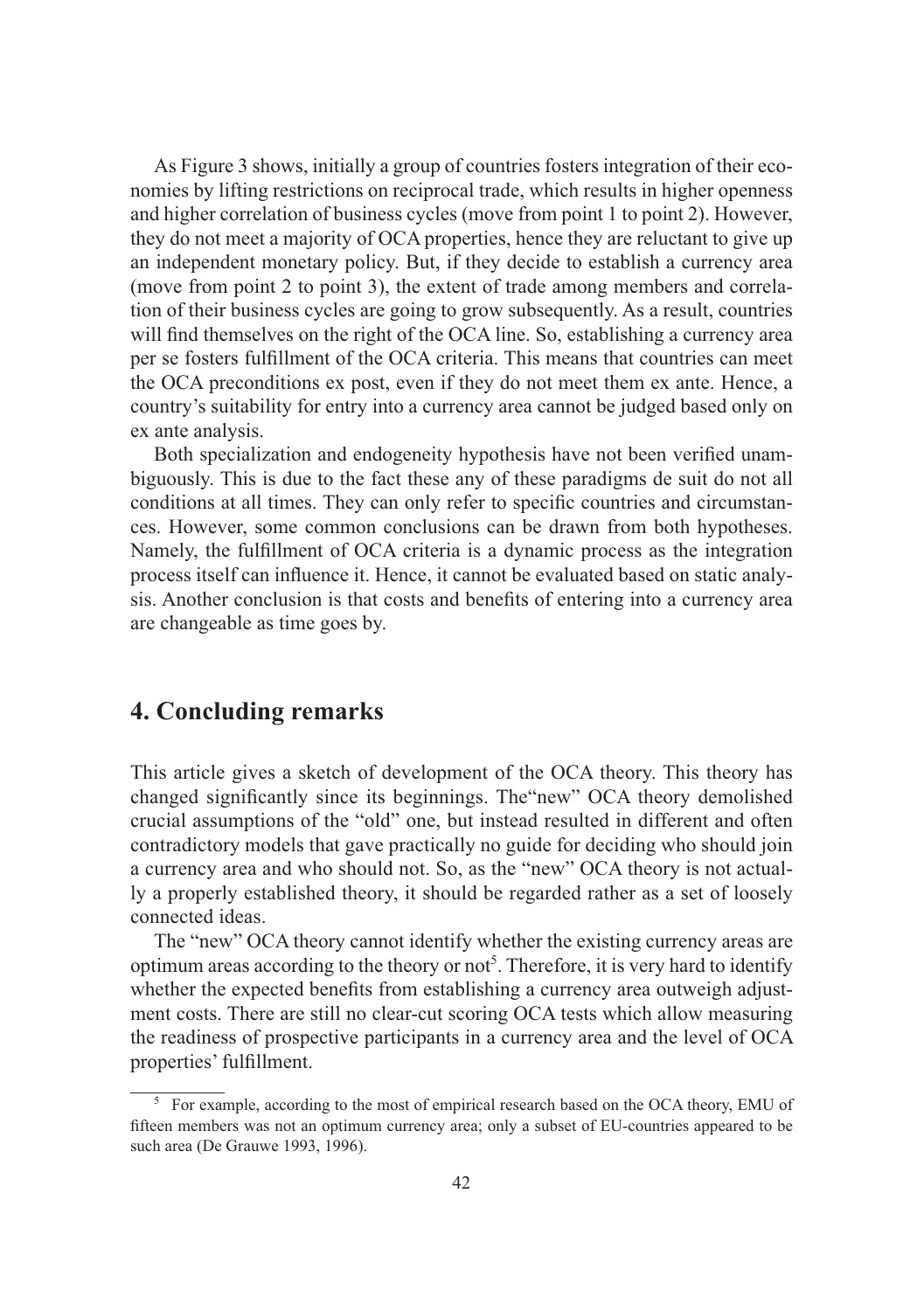The main problem with the"new" OCA theory (as well as the "old" one) is that it omits completely political preferences and interests of the participants in a currency area which are absolutely crucial for its performance. Very often a conclusion derived from the economic analysis creates problems when confronted with the political analysis of costs and benefits of a currency area. It is unlikely that such an area will be decided on anything else but the political grounds.

Another "new" OCA theory's imperfection is that it does not pay enough attention to one of the most important currency area properties, which is fiscal and monetary stability. For the present purposes, especially strong public finances and a disciplined monetary policy are essential, while they allow reaching a necessary stage of economic integration. In the European context, it took several decades of intense bargaining over economic integration and mutual fiscal constraints before the stage was set for the European Central Bank to credibly issue a common currency. But, once again, such agreement would not be possible without the political will of the neighboring countries.

While the "new" OCA theory does not take these aspects into account, it is of rather limited relevance for the real-world problems. It remains rather a pure scholastic theory. But this does not mean that it is completely irrelevant. It can provide some guidelines when considering specific problems related to establishment of a currency area, e.g. whether the countries that adapt a fixed exchange rate agreement are able to maintain it<sup>6</sup>. Thus, it can be a helpful tool while deciding whether to join an existing currency area or whether to permit other neighboring countries to enter. Nonetheless, the "new" OCA theory still does not give a clear answer to the questions: whether to participate or not, nor do the existing currency areas bring their participants maximum benefits in terms of their economic welfare. This theory only presents a set of conditions under which a country stands the greatest chance of benefiting from participating in a currency area. In the real world the existence of a currency area signifies that it is optimal. In order to exist, it must bring its participants some economic and "noneconomic" benefits that they would not reach otherwise.

The development of the OCA theory combined with the exchange rate theory leads to one more important conclusion. Namely, if the assumption about a vanishing interim exchange regime hypothesis suits the current economic situation, then the definition of an optimum currency area has to be revised. A currency area can function in the long run only if it transforms into a monetary union based on common currency. From this standpoint the system of irrevocably fixed exchange rates can be considered only as a temporary solution that precedes establishing of a common currency.

<sup>&</sup>lt;sup>6</sup> An example of such operationalizing of the OCA theory is OCA index created by T. Bayoumi and B. Eichengreen. They use exchange rate equation based on some OCA properties to predict which countries will be best able to support stable exchange rates. Such countries are likely to be best prepared for participation in a currency area (Bayoumi, Eichengreen 1997).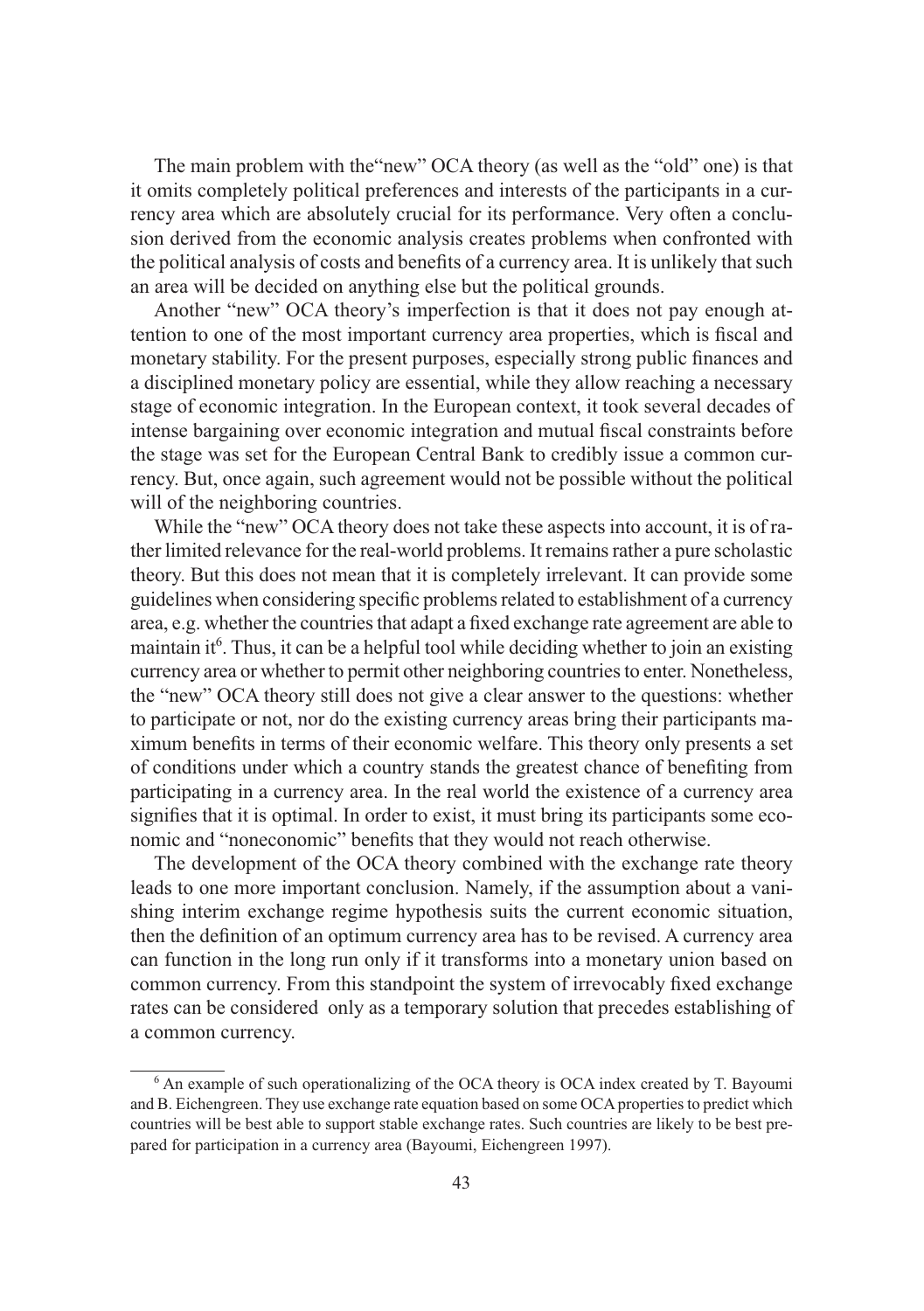#### *References*

- Appel E. (2002), *European Monetary Integartion 1958-2002*, London, Routlege.
- Belka M. (1993), *Neutralność pieniądza ewolucja poglądów*, Bank i Kredyt nr 5-6, p. 2-8.
- Belka M., Pruski J. (1988), *Naturalna stopa bezrobocia a neutralność pieniądza*, Ekonomista nr 2, p. 327-339
- Bień A. (1988), *Optymalny obszar walutowy. Teoria i praktyka*, Warszawa, PWE.
- Bordo M. (2003), *Exchange Rate Regime Choice in Historical Perspective*, NBER Working Papers, No. 9654.
- Buiter W. (2000), *Optimal Currency Areas. Scottish Economic Society/Royal Bank of Scotland Annual Lecture*, 1999, Scottish Journal of Political Economy Vol. 47, No. 3, p. 213-250.
- Buiter W. (1997), *The Economic Case for Monetary Union in the European Union*, Review of International Economics, Special Supplement, p. 10-35.
- Corden W. M. (1994), *Economic Policy, Exchange Rates, and the International System*, Oxford, Oxford University Press.
- Dąbrowski M.(2000), *Czy w warunkach globalizacji jest miejsce na narodową politykę pieniężną*, Bank i Kredyt nr 7-8, p. 21-32.
- De Grauwe P. (2002), *Unia walutowa*, Warszawa, Polskie Wydawnictwo Ekonomiczne.
- De Grauwe P. (1996), *The Prospects of a Mini Currency Union in 1999*, CEPR Discussion Papers in International Macroeconomics No. 1458.
- De Grauwe P. (1993), *The Political Economy of Monetary Union in Europe*, World Economy, p. 653-661.
- Eichengreen B. (2000), *Solving the Currency Conundrum*, Economic Notes No. 29, p. 315- 339.
- Eichengreen B., Bayoumi T. (1997), *Ever Closer to Heaven? An Optimum Currency Area Index for European Countries*, in: B. Eichengreen, *European Monetary Unification: Theory, Practice, and Analysis*, Massachusetts, The MIT Press.
- Fisher S. (2001), *Exchange Rate Regimes: Is Bipolar View Correct*? mimeo.
- Fleming J. M. (1971), *On Exchange Rate Unification*, Economic Journal Vol. 81, p. 467- 488.
- Frankel J. A. (2003), *Experience of and Lessons from Exchange Rate Regimes in Emerging Economies*, NBER Working Papers No. 10032.
- Frankel J. A. (1999), *No Single Currency Regime Is Right for All Countries or at All Times*, NBER Working Papers No. 7338.
- Frankel J. A., Rose A. K. (1998), *The Endogeneity of the Optimum Currency Area Criteria*, Economic Journal Vol. 108, p. 1009-1025.
- Frankel J. A., Rose A. K. (1996), *Economic Structure and the Decision to Adopt Common Currency*, mimeo.
- Grubel H. C. (1970), *The Theory of Optimum Currency Areas*, Canadian Journal of Economics Vol. 2, p. 318-324.
- Hawkins J., Mason P. (2003), *Economic Aspects of Regional Currency Areas and the Use of Foreign Currencies*, in: *Regional Currency Areas and the Use of Foreign Currencies*, BIS Working Papers No. 17.